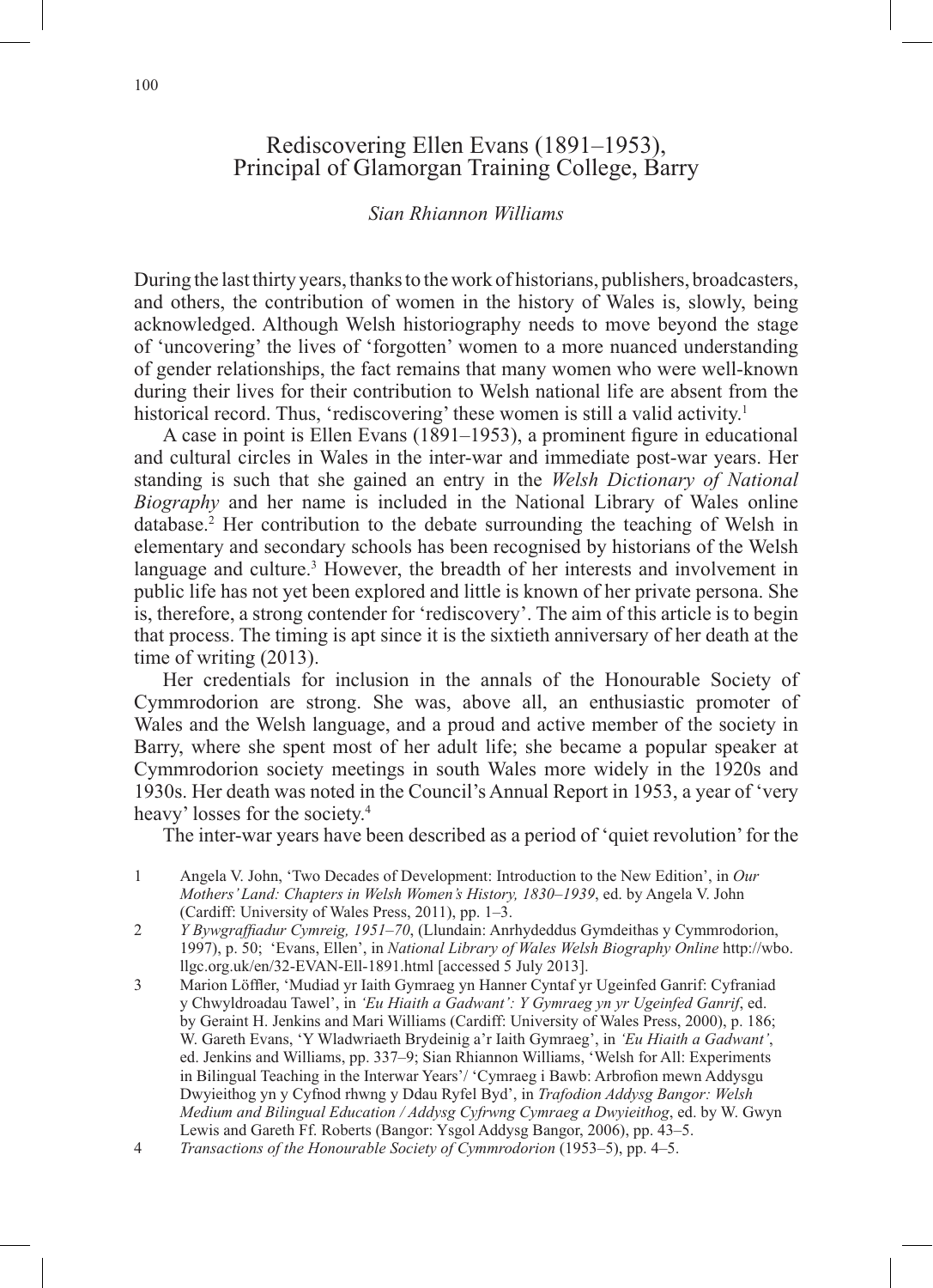Welsh national movement, while the war years and the first decade post-war saw the emergence of Welsh-medium education.<sup>5</sup> Ellen Evans was a central figure in this context from the early 1920s to the mid-1950s, best known for her advocacy of teaching Welsh in schools and of nursery education. She was active in most Welsh cultural movements, including the 'Gorsedd' of the National Eisteddfod, Urdd Gobaith Cymru (Welsh League of Youth), Cymdeithas yr Iaith Gymraeg (Welsh Language Society), Undeb Cenedlaethol y Cymdeithasau Cymraeg (National Union of Welsh Societies) and Pwyllgor Diogelu Cymru (Committee for the Protection of Wales, 1939–41). She was also an enthusiastic participant in Y Gyngres Geltaidd (The Celtic Congress). Yet her interests ranged more widely, from adult workers' education, higher education, and youth work to child welfare and nursery education, Sunday schools, and the cause of international peace through the Women's Section of the League of Nations Society and the Wales panel of UNESCO.

Ellen Evans served on several committees, boards, advisory bodies, and councils, in Wales and beyond, often as the sole woman member, including, from its inception, the executive of Coleg Harlech (the adult workers' college where she was later vice-president), the Central Welsh Board, the Court of the Medical School in Cardiff, the Court and Appointments Board of the University of Wales, and the Courts of the university colleges of Cardiff and Aberystwyth. She was the first chairperson of the South Wales Branch of the Nursery School Association and a member of the executive of the National Association of Youth Clubs. She served on the Departmental Committee of the Board of Education which produced the report, *Welsh in Education and Life* (1927), and she gave evidence to several other inquiries, including to the committees on Education in Rural Wales (1930) and Teachers and Youth Leaders (1944). During the Second World War, she sat on the Children's Overseas Reception Scheme Advisory Council. She was awarded a CBE for services to education in 1948.<sup>6</sup>

Ellen's platform for this public activity was her position as principal of Glamorgan (Women's) Training College, Barry. She joined the staff in 1915, became principal in 1923 at the age of 32, and died in service thirty years later. For her, this role held the potential to allow her to influence the future of Wales, and she made it her own. Although the post of principal of a women's training college was no higher than that of a head teacher of a girls' secondary school in terms of salary and professional status, her own view of her role and the use she made of it

5 Löffler, 'Mudiad yr Iaith Gymraeg', pp. 173–206; Iolo Wyn Williams (ed.), *Gorau Arf: Hanes Sefydlu Ysgolion Cymraeg, 1939–2000* (Talybont: Y Lolfa, 2002).

6 *Western Mail and South Wales Daily News,* 28 September 1953, p. 5; *Barry Herald*, 2 and 9 October 1953; *Y Bywgraffiadur Cymreig, 1951–1970*, p. 50; 'Evans, Ellen', NLW Welsh Biography Online; *Tan y Ddraig Goch*, 39 (1949); *Y Gymraes*, 36 (7 July 1932); *Welsh in Education and Life, being the Report of the Departmental Committee...to Inquire into the Position of the Welsh Language and to advise as to its promotion in the Educational System of Wales* (London: HMSO, 1927); *Education in Rural Wales* (London: HMSO, 1930); *Teachers*  and Youth Leaders: Report of the Committee appointed by the President of the Board of *Education* (London: HMSO, 1944); Children's Overseas Reception Scheme Advisory Council, House of Commons, 26 June 1940, http://hansard. millbanksystems.com/commons/1940/ jun/26/childrens-overseas-recep-tion-scheme [accessed 20 August 2013].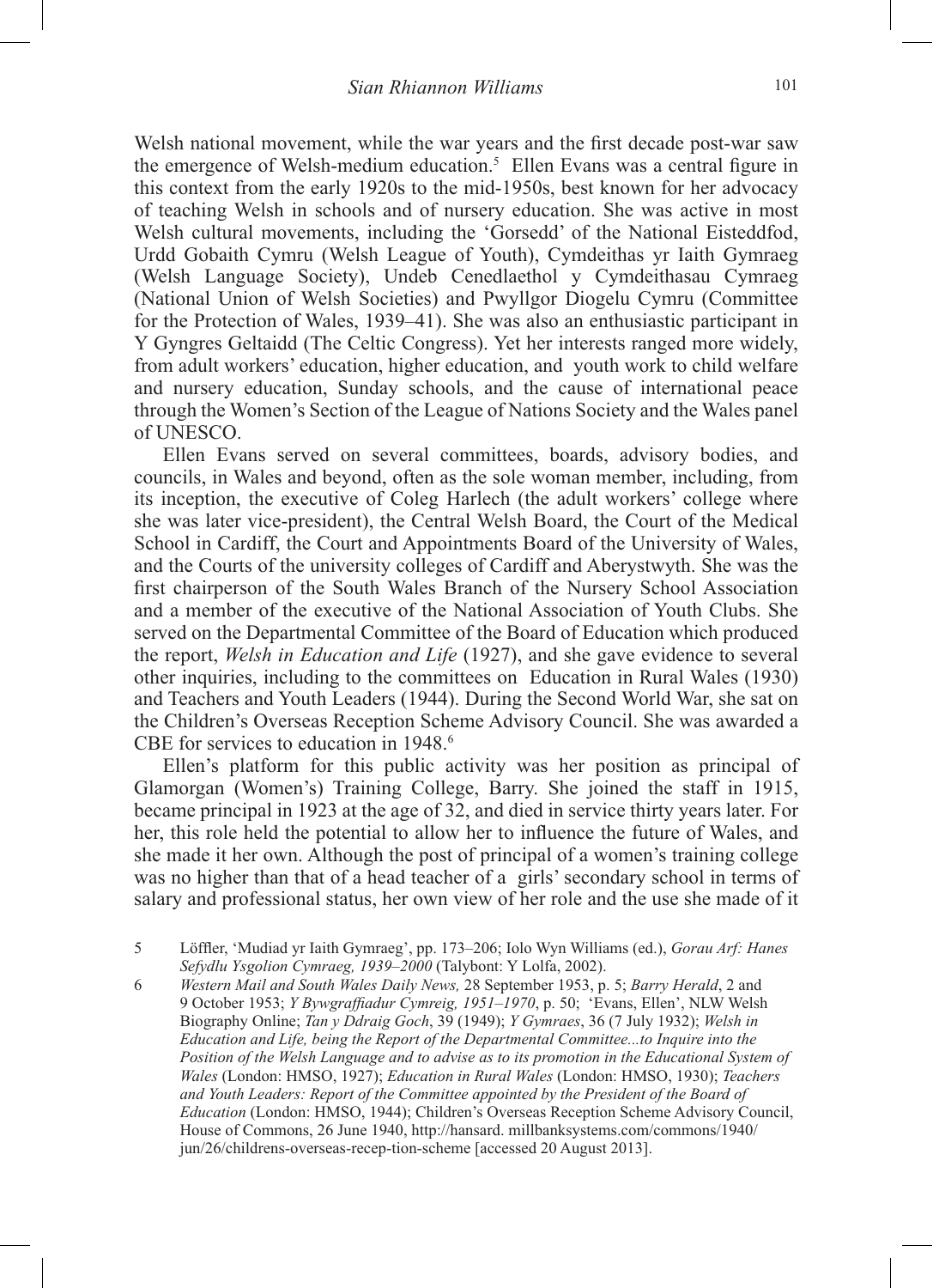elevated both the position itself and the college she led. In a tribute published as part of the *Western Mail*'s obituary in Sptember 1953, Ellen's close friend, Annie Gwen Jones (Mrs Edgar Jones), is quoted as saying:

Wales will never posses a stronger or more pungent advocate of the Welsh way of life, its education or its literature. She lived for Wales without being insular. She pioneered for Wales at the expense of every personal and physical consideration as author, lecturer, adjudicator and broadcaster.<sup>7</sup>

It would be true to say that Ellen Evans's professional role and public interests dominated her personal life and merged with her personal identity. In her latter years, she continued in post even though she suffered from a terminal illness. A tall, stately figure with piercing eyes and a loud voice, former students, staff, and acquaintances described her as: 'large, both physically and personally', 'larger than life', 'full of character', a 'strong character', 'determined', 'colourful and powerful', and 'formidable'.8 They invariably commented upon her forceful personality and extrordinary energy and zeal. She was confident in her own opinions and impatient with doubters, and very few people, apart from her beloved nieces and nephews and her lifelong friend, Sir Ben Bowen Thomas, saw a softer and more caring side to this uncompromising Welshwoman.<sup>9</sup> As principal, she used her considerable talents and authoritarian persona to lead and to mould the institution according to her own unswerving principles and values.

Knowledge of her family background helps to explain Ellen Evans's outlook and mindset. Her Welsh-speaking parents, nonconformist in religion and Liberal in politics, had migrated from Cardiganshire in west Wales to Gelli, near Treorchy, in the Rhondda Fawr valley where the coal industry was booming. She was brought up, the third of a family of five girls (one of whom died in chidhood), at 17 Dorothy Street, an end-of-terrace house from which the family ran a small milk round. Her father, John Evans 'Y Lla'th' (the Milk), had worked as a quarryman in Blaenau Ffestiniog in his youth and was described in the 1901 census as a 'coal hewer'.10 He later suffered an accident underground which made the family entirely dependent on the milk round. As Ben Bowen Thomas, whose family were close neighbours of the Evans's, explained in a revealing memorial address at the college in 1956, 'This home … knew … the constant anxieties … before the Welfare State was

- 7 *Western Mail and South Wales News*, 28 September 1953.
- 8 Interviews with retired teachers recorded as part of a project on women teachers in south Wales (2001–2), questionnaire responses by former students and staff of GTC Barry (2007), and notes made at Barry Cymmrodorion Society meeting transcribed and in the author's possession; Cassie Davies, *Hwb i'r Galon: Atgofion Cassie Davies* (Swansea: Gwasg John Penry, 1973), p. 70.
- 9 Ben Bowen Thomas, *Ellen Evans CBE, MA, Principal of the Training College Barry 1923–53: The Memorial Address Delivered by Sir Ben Bowen Thomas in the College Chapel, June 2nd 1956* (Cardiff Central Library Local Collection); telephone interview with Mrs Mary Rishko of Aberaeron, July 2012. Mrs Rishko also shared recollections at Archif Menywod Cymru event at Eisteddfod Genedlaethol Cymru, Bro Morgannwg, 10 August 2012.
- 10 Census of England and Wales 1901, Parish of Ystradyfodwg, Enumerator's Schedules, RG13/5015.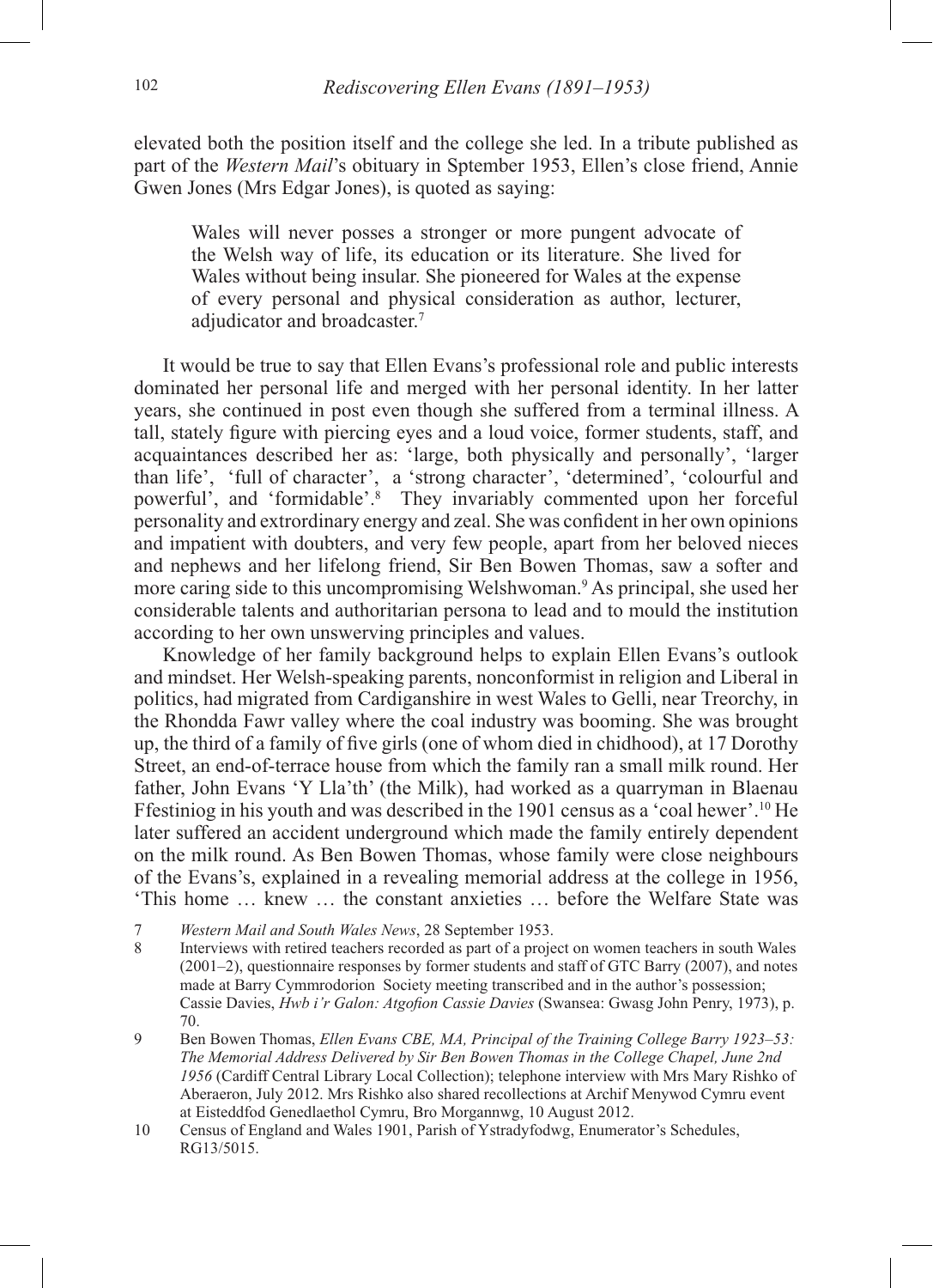conceived, to get both ends to meet, especially when the milk round which the family had started had eventually to be stopped.'11 Ben Bowen Thomas felt that this background made Miss Evans more able to identify with those students from similar homes in mining communities for whose welfare she was responsible many years later, though the views of my informants who were former students of hers were mixed on this point.

Ellen's capable and resourceful mother, the 'managing director' of the household (after whom she was named), ensured that she and her sisters performed their chores in the house and dairy before and after school, so time for play was limited. However, the family was fully involved in the lively religious and cultural life of their chapel (Dyffryn, Welsh Calvinistic Methodist Chapel, Gelli, of which her father was a founder member) and local Welsh literary societies. Ellen was a 'formidable figure' who regularly won prizes at local penny readings and *eisteddfodau* for recitations. Her home contained a bookcase of 'sound volumes; Bible commentaries, poetry, editions of the Welsh classics, all bought with the sweat of sacrifice'. Welsh periodicals and newspapers were read and discussed and both her parents had 'a lively interest in current affairs and things of the mind'.<sup>12</sup>

Ellen's parents' sense of social duty, capacity for hard work, and the belief 'that … life … must be lived as … a pilgrimage' were transferred to Ellen herself.13 Her upbringing among the Welsh Calvinistic Methodists of the Rhondda was, undoubtedly, a strong influence upon her. Local chapels, such as Jerusalem, Tonpentre, where Sarah Rees ('Cranogwen', 1839–1916) had set up Undeb Dirwestol Merched y Ddwy Rhondda, a temperance Union for Rhondda Women, in March 1901, were centres of social action and education, as well as being cultural and religious establishments.14 During her early teens, Ellen experienced the religious revival of 1904–5. This powerful, if short-lived revival, as E. Wyn James has shown, was largely led by women and driven from Cardiganshire.<sup>15</sup> Although the leadership of nonconformist chapels was almost all male in this period, women were at the forefront of their educational and social activities, through the Sunday schools, missionary work, and temperance campaigns in particular. The young Ellen would have had powerful female role models in the Rhondda chapels, including Cranogwen herself, a regular visitor to the area.<sup>16</sup>

According to Ben Bowen Thomas, Ellen 'had always been a feminist'. 'Her mother,' he said, 'had practised feminism long before the theory had been articulated.'17 There is no evidence at present that either she or her daughter were

- 11 Thomas, *The Memorial Address* (unpaginated).
- 12 Ibid. For further information on her father, see *Y Goleuad*, 8 (Chwefror 1933), p. 7.
- 13 Thomas, *The Memorial Address*.
- 14 This Union soon developed into Undeb Dirwestol Merched y De, an influential temperance movement for women. See Ceridwen Lloyd-Morgan, 'From Temperance to Suffrage?', in *Our Mothers' Land*, ed. John, p. 137.
- 15 E. Wyn James, 'Cwm Rhondda a Chei Newydd: Croth a Chrud Diwygiad 1904–5', in *Cawr i'w Genedl: Cyfrol i gyfarch yr Athro Hywel Teifi Edwards*, ed. by T. Jones and H. Walters (Llandysul: Gwasg Gomer, 2007), pp. 199–216. My thanks to Prof E. Wyn James for drawing my attention to this volume and the one mentioned in footnote 40 below.
- 16 James, 'Cwm Rhondda a Chei Newydd'.
- 17 Thomas, *The Memorial Address*.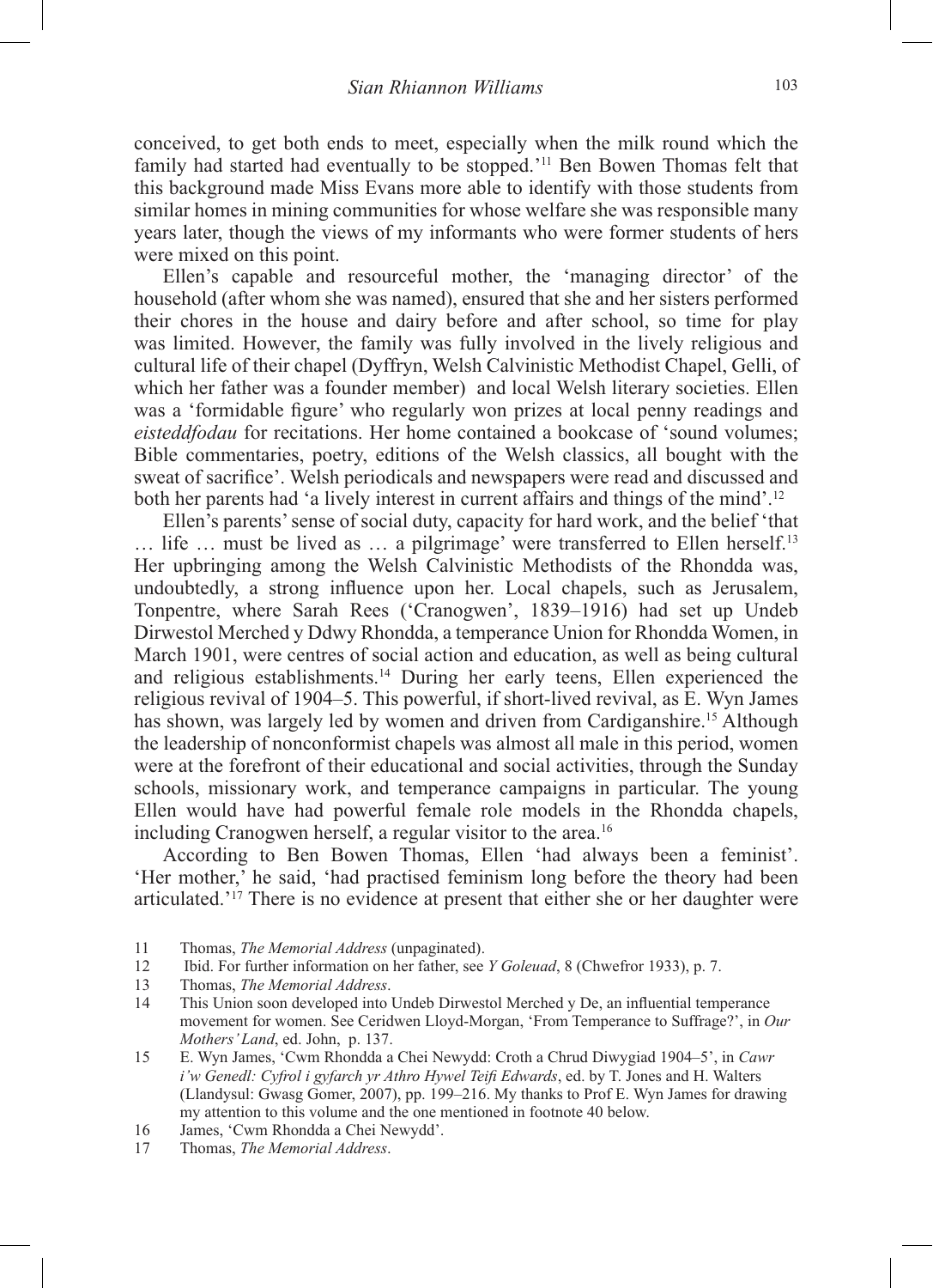involved in any formal women's political grouping or activity, but the belief that women could and should take an active and public role in society was implicit in their values. Both were of the lineage of that strong, independently-minded Welshwoman of the period described by Jane Aaron as *pur fel y dur* ('as pure as steel'). $18$ 

Great value was placed on education in a family such as this, and, despite the struggle to make ends meet, Ellen was supported to continue her education at Rhondda Intermediate (Secondary) School for a few years. The only career path for an academically able girl from a mining background in this period was school teaching.19 She started as a pupil teacher and attended classes at the Rhondda Pupil Teacher Centre in Porth. This formative experience influenced her career, for she was tutored there by David James ('Defynnog', 1865–1928), secretary of Cymdeithas yr Iaith Gymraeg, the society which campaigned for the inclusion of Welsh in the school curriculum. He was an advocate of the Direct Method of language teaching, which he had observed in Canada in 1903, and was the author of teaching schemes and bilingual resources for schools.20 Much of Ellen's work followed his example, as evidenced by her later activities, which included publications for schools and the vice-presidency of Cymdeithas yr Iaith Gymraeg.

The usual route for female pupil or student teachers would have been to work in a local school and gain certification by examination, or, possibly, to attend Swansea Training College (the only women's college in south Wales before 1913). But Ellen was one of the comparatively few women of her generation to be awarded a university scholarship. This linked a three-year undergraduate course to a one-year postgraduate teacher training programme which enabled her to study for a degree in Welsh at the University College of Wales in Aberystwyth (presumably chosen because of family links with Cardiganshire) and obtain a well-respected teaching qualification.

The significance of the Aberystwyth years (1911–15) should not be underestimated:

These were kindling times, lighting enthusiasms that would endure and clarifying convictions that would abide ... Ellen Evans' Welsh temperature was high before going to Aberystwyth ... [but] she left it as one of the marked women of her generation, known to be Welsh, proud of it and anything but cool in her convicitions regarding it.21

Had she remained at home, Ellen would probably have achieved much locally, but a university education gave her a wider stage and connections to a network of like-minded people. At Aberystwyth, she was inspired by three important figures

21 Thomas, *The Memorial Address*.

<sup>18</sup> Jane Aaron, *Pur fel y Dur: Y Gymraes yn Llên Menywod y Bedwaredd Ganrif ar Bymtheg*  (Caerdydd: Gwasg Prifysgol Cymru, 1998).

<sup>19</sup> Sian Rhiannon Williams, 'Women Teachers and Gender Issues in Teaching in Wales, c. 1870–1950', *Cylchgrawn Addysg Cymru: The Welsh Journal of Education*, 13.2 (2005), 68–83.

<sup>20</sup> Gwilym Arthur Jones, *David James (Defynnog) 1865–1928 in the Context of Welsh Education*. The Cecil Williams Lecture 1977, *Transactions of the Honourable Society of Cymmrodorion* (1978), pp. 267–9.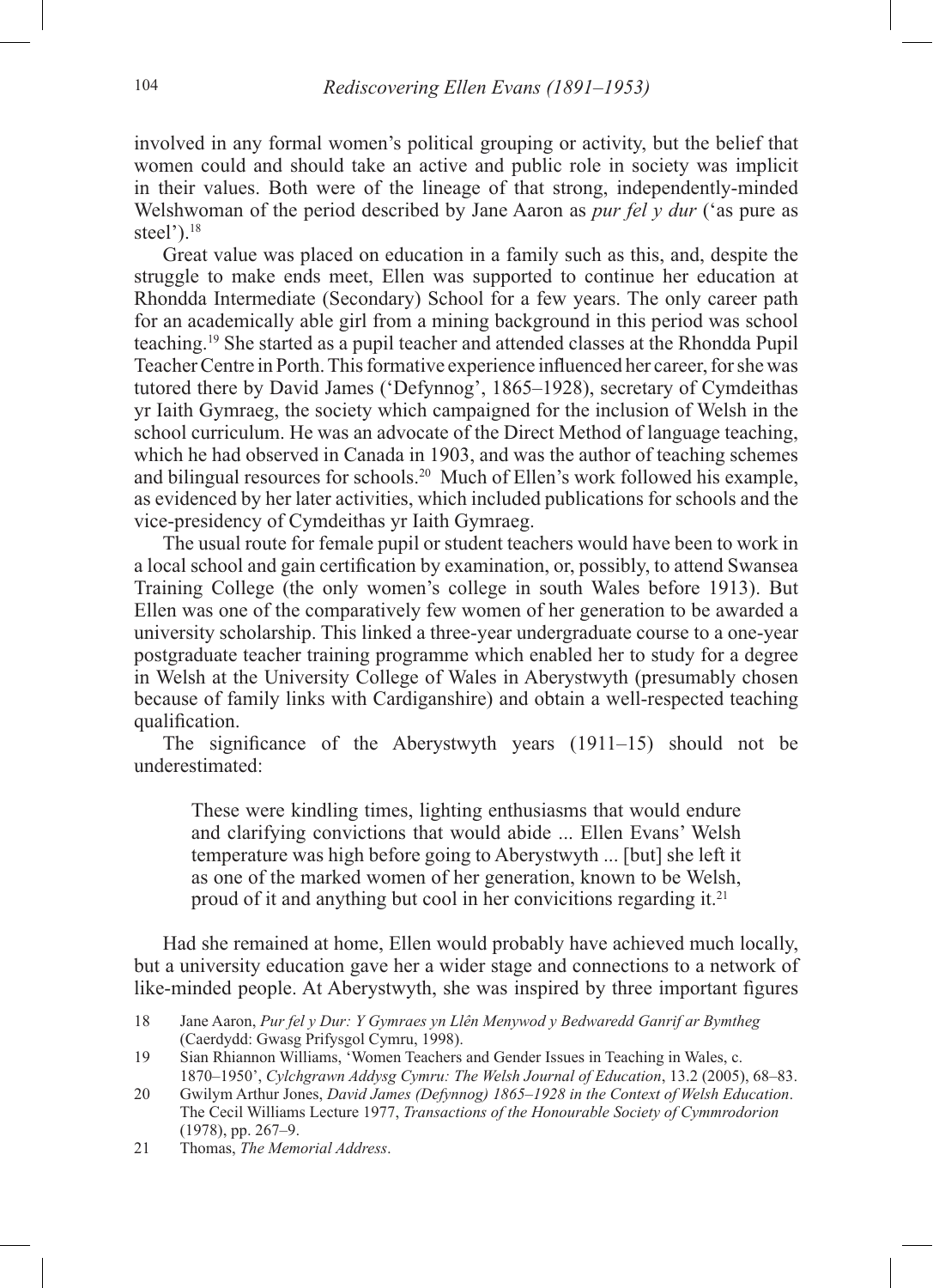in the Welsh cultural renaissance of the period: Professor Edward Anwyl (1866 –1914), Chair of Welsh, a Celtic scholar and patriotic Welshman, Dr John Lloyd Williams (1854–1945), her Botany lecturer, later professor, a co-founder of the Welsh Folk Song Society, and the poet and writer, T. Gwynn Jones (1871–1949). Another talented poet, T. H. Parry Williams (1887–1975), was an assistant lecturer in the department and Cassie Davies relates how Ellen Evans would often say that listening to him read his work thrilled her into realizing the value of contemporary poetry for the first time.22 Ellen had been brought up to admire the work of the Rhondda poet, Ben Bowen (uncle of Ben Bowen Thomas), whose words she later chose as the Glamorgan Training College motto and song.23

Among Ellen's contemporaries at Aberystwyth (co-members of Y Geltaidd, the Welsh/Celtic society) were Elizabeth Roberts (d. 1979) and Elizabeth's future husband, Griffith John Williams (1892–1963), later professor of Welsh at University College, Cardiff, with whom Ellen shared a connection with Cardiganshire. Both Elizabeth and her husband started their teaching careers in the south Wales valleys (in Treforest and Porth respectively) and a lifelong friendship ensued. Elizabeth was also an enthusiast for Welsh in education and both she and Ellen shared a desire to be of service to Wales.<sup>24</sup> Ellen's interest in the literary heritage of the Vale of Glamorgan probably owed much to the research interests and poetic inspiration of Griffith John Williams. She herself published a small volume on the literary and religious history of her beloved 'Bro Morgannwg', intended for a popular and young readership, entitled *Y Wen Fro* (1931).25

Another friend from the Aberystwyth years was the folk singer, Dora Herbert Jones (1890–1974), later a political secretary who was closely linked to the Gregynog circle.26 It was at Aberystwyth too that Ellen met Ifan ab Owen Edwards (1895–1970), another lifelong friend and co-educator, later editor of *Cymru* and *Cymru'r Plant* and founder of Urdd Gobaith Cymru, whose ventures on behalf of the young people of Wales she so enthusiastically supported.<sup>27</sup> Ifan was the son of Owen M. Edwards (1858–1920), Chief Inspector of the Welsh Department of Education, whose vision of a Welsh Wales transformed the Board of Education's official attitude towards the teaching of the Welsh language and the history and culture of Wales in schools. Ellen was personally acquainted with O. M. Edwards, and, like many other young patriotic Welsh-speaking teachers of her generation, was greatly influenced by his ideas.

Aberystwyth was near Llan-non, her parents' birthplace and spiritual home. As much as Ellen Evans loved the Rhondda valleys and empathized with the people

<sup>22</sup> Davies, *Hwb i'r Galon*, p. 70.

<sup>23</sup> Ellen Evans shared Ben Bowen's patriotism and belief in the moral and educational mission of nonconformist Wales.She chose his words, 'Cofia Ddysgu Byw', and included his work on the curriculum. See T. Robin Chapman, *Ben Bowen* (Cardiff: University of Wales Press, 2003), p. 26; *Tan y Ddraig Goch*, 1 (1916); 4 (1919).

<sup>24</sup> *Y Bywgraffiadur Cymreig, 1951–1970*, p. 233.

<sup>25</sup> Ellen Evans, *Y Wen Fro: Mannau Hanesyddol Bro Morgannwg* (Aberystwyth: Gwasg Aberystwyth, 1931).

<sup>26</sup> Gwennan Gibbard, 'Dora Herbert Jones, 1890–1974', *Transactions of the Honourable Society of Cymmrodorion*, n.s. 12 (2006), 121–135.

<sup>27</sup> *Y Bywgraffiadur Cymreig, 1951–1970*, p. 45.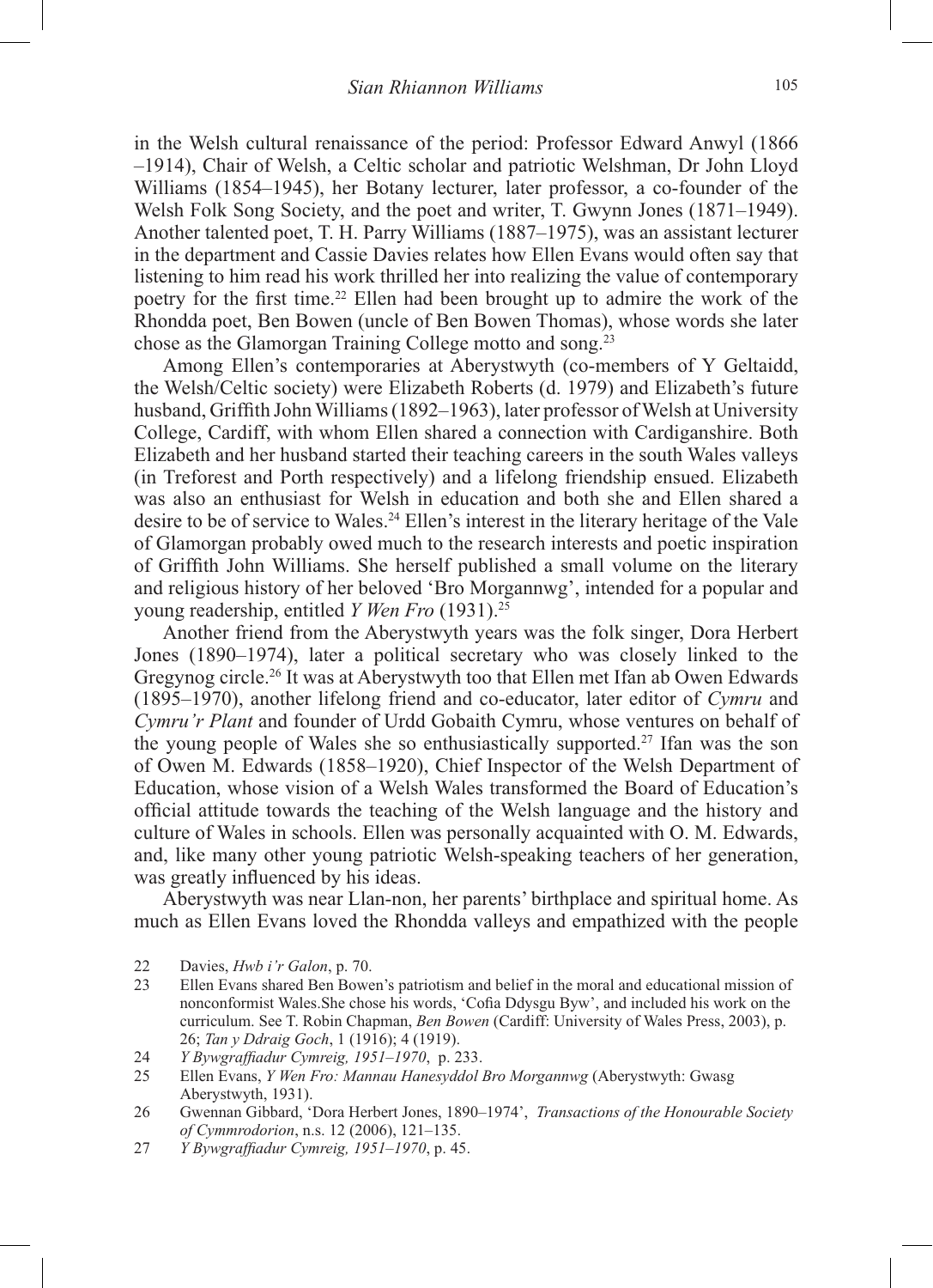of all mining communities, she was also strongly attached to Cardiganshire and returned to the family cottage there regularly throughout her life. In common with many in the national movement in the inter-war years, the rural, Welsh-speaking and nonconformist society of west Wales represented for her an ideal of Welshness which, she felt, had been lost in south Wales through industrialization and inmigration. This yearning for an uncomplicated, religious, and peaceful community was characteristic of nationalist movements in Europe in general, and in the case of Ellen Evans created a tension between the romantic ideal and the reality of the circumstances in which she found herself working – the fast-expanding, multicultural seaport and commercial centre of Barry, towering above the docks built by David Davies of Llandinam to export Rhondda coal.

By 1915, when Ellen arrived in Barry to take up the post of lecturer in Welsh and Welsh method at the recently-established Glamorgan Training College (GTC), the educational and cultural life of this hastily-built town had developed considerably with the establishment of County Intermediate (Secondary) Schools for both boys and girls and the women's teacher training college.<sup>28</sup> This was the home of Elizabeth Phillips Hughes (1851–1925), pioneer of women's education and one of the founders of the college. Here too, the periodical *Welsh Outlook*, under the patronage of David Davies, Llandinam, was edited, firstly by Thomas Jones of Rhymney (1870–1955), academic and civil servant (later secretary to the Cabinet and founder of Coleg Harlech) and then by Robert Silyn Roberts ('Silyn', 1871–1930), socialist poet, pacifist, and WEA organizer. Among others involved with this 'journal of national social progress' was Edgar Jones (later Major) (1868– 1953), head teacher of the Boys' County School (the 'Dr Arnold of Wales'29), and Reverend Llewelyn G. Williams, minister of Penuel Welsh Calvinistic Methodist chapel. Ben Bowen Thomas's rather patronizing comment, that 'these men befriended her',30 underplays both Ellen Evans' own agency and the importance of other women who belonged to this *milieu*, such as Annie Ffoulkes (1877–1962), editor of the popular anthology, *Telyn y Dydd* (1918), and teacher of French at the County school, and Mary Silyn Roberts (1877–1972), Silyn's wife, another educationist. Yet there is no doubt that these connections and, in particular, her acquaintance with Thomas Jones (later strengthened via the appointment of Ben Bowen Thomas as first Warden of Coleg Harlech) and others in the Gregynog circle proved extremely beneficial to her public service career and, it seems, shaped her views on social and world issues.

Those involved with *Welsh Outlook* were also members of the Barry Cymmrodorion Society, which Ellen Evans joined on her arrival in the town. They formed part of a substantial Welsh-speaking community within a cosmopolitan

<sup>28</sup> Barry Central Library, *Barry County Schools 1896–1946* (n.d.); W. Gareth Evans*, Education and Female Emancipation: The Welsh Experience, 1847–1914* (Cardiff: University of Wales Press, 1990), pp. 204–7.

<sup>29</sup> Alan Vincent (ed.), *The Barrian: A Brief History of Barry Boys' School, 1893–1993*. (Dinas Powys: Alan Vincent, 1993).

<sup>30</sup> Thomas, *The Memorial Address*.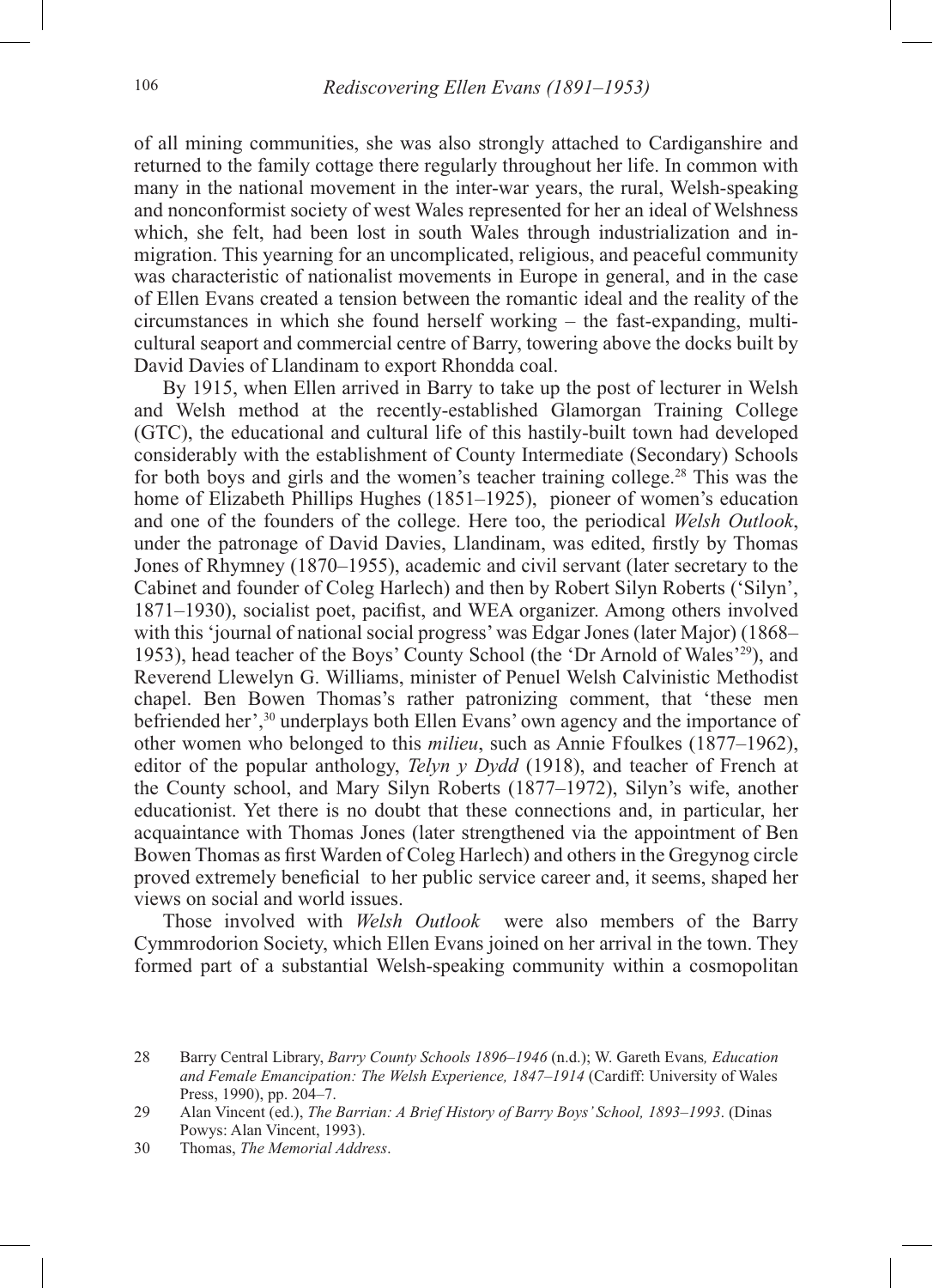environment which mostly, but not exclusively, centred upon the Welsh chapels.<sup>31</sup> Ellen also joined Penuel chapel and remained a staunch and active member of both institutions throughout her life. In 1950, she paid tribute to the 'warmhearted Welsh company ... who were of great assistance and an inspriation to me when I first arrived [in Barry]', and named, in additon to those mentioned above, Bryn Davies, D. H. Williams, and the poet, R. Williams Parry, also a teacher at the County school. At the time, he held strong views on the teaching of Welsh in colleges.32 Another Welsh enthusiast, the secretary of the local Cymmrodorion, was D. Arthen Evans (1878–1936), a Cardiganshire-born teacher. He became secretary of the National Eisteddfod when it visited Barry in 1920 and later held the same post for Undeb Cenedlaethol y Cymdeithasau Cymraeg (the National Union of Welsh Societies). He, like Ellen, was active in the Celtic Congress and had much in common with his younger co-campaigner for Welsh in education. In 1912, he had authored a syllabus for teaching Welsh published by the Barry Cymmrodorion Society, an act which demonstrates the involvement of Barry teachers in the movement for Welsh teaching before Ellen Evans settled in the town, and indeed, prior to the establishment of the training college.<sup>33</sup> The hosting of the National Eisteddfod in Barry in 1920, where Ellen Evans entered the 'Gorsedd' as 'Elen', further strengthened the cohesion of Welsh cultural life in the town. This event allowed her to gain organizing experience on several committees and commenced her involvement with the National Eisteddfod.<sup>34</sup> In 1926, she was a member of the deputation which successfully lobbied to invite the Eisteddfod to Treorchy in 1928, another festival with which she was closely involved.35

Her appointment to the Welsh lectureship in April 1915 was facilitated by Mary Silyn Roberts, who had observed Ellen teaching during her training year at Aberystwyth. Mary invited her to travel to Barry to meet with Silyn, who was then Executive Secretary of the Appointments Board of the University of Wales.<sup>36</sup> It might be presumed that he was able to influence the Glamorgan Education Committee's Training College Sub-committee, though it was probably also equally true that Ellen Evans's application was a strong one, despite her lack of posttraining classroom experience. Although she always claimed to have been the first Welsh lecturer at Barry, this was not actually the case. The foundations of a strong

- 31 For descriptions of this intellectual and cultural circle in Barry, see E. L. Ellis, *A Life of Dr Thomas Jones, C.H*. (Cardiff: University of Wales Press, 1992), pp. 153–160; Rhys Evans, *Gwynfor: Rhag Pob Brad* (Talybont: Y Lolfa, 2005), pp. 20–27; Alan Llwyd, *Cofiant R. Williams Parry, 1884–1956* (Llandysul: Gwasg Gomer, 2013), pp. 105–119.
- 32 Principal's Address, *Tan y Ddraig Goch*, 35 (June 1950); *Welsh Outlook*, 2 (11 November 1915).
- 33 D. Arthen Evans, *Syllabus of Instruction in Welsh: Chiefly for Elementary Schools in Districts where English is the Predominant Language* (Barry Docks: Barry Cymmrodorion Society, 1912); D. Arthen Evans Bibliography, Ceredigion Council, http://www.ceredigion.gov.uk/ index.cfm?articleid=4544 [accessed 1 August 2013].
- 34 *Eisteddfod Genedlaethol Frenhinol Cymru, Barri, 1920: Y Rhaglen Swyddogol* (Liverpool: Brython, 1920).
- 35 Hywel Teifi Edwards, 'Eisteddfod Genedlaethol Treorci, 1928', in *Cwm Rhondda*, ed. by Hywel Teifi Edwards (Llandysul: Gwasg Gomer, 1995), p. 194.
- 36 Principal's Address, *Tan y Ddraig Goch*, 35 (June 1950); Glamorgan Archives, GC/EDTC 15, Index to Glamorgan County Council Training College Committee Minutes.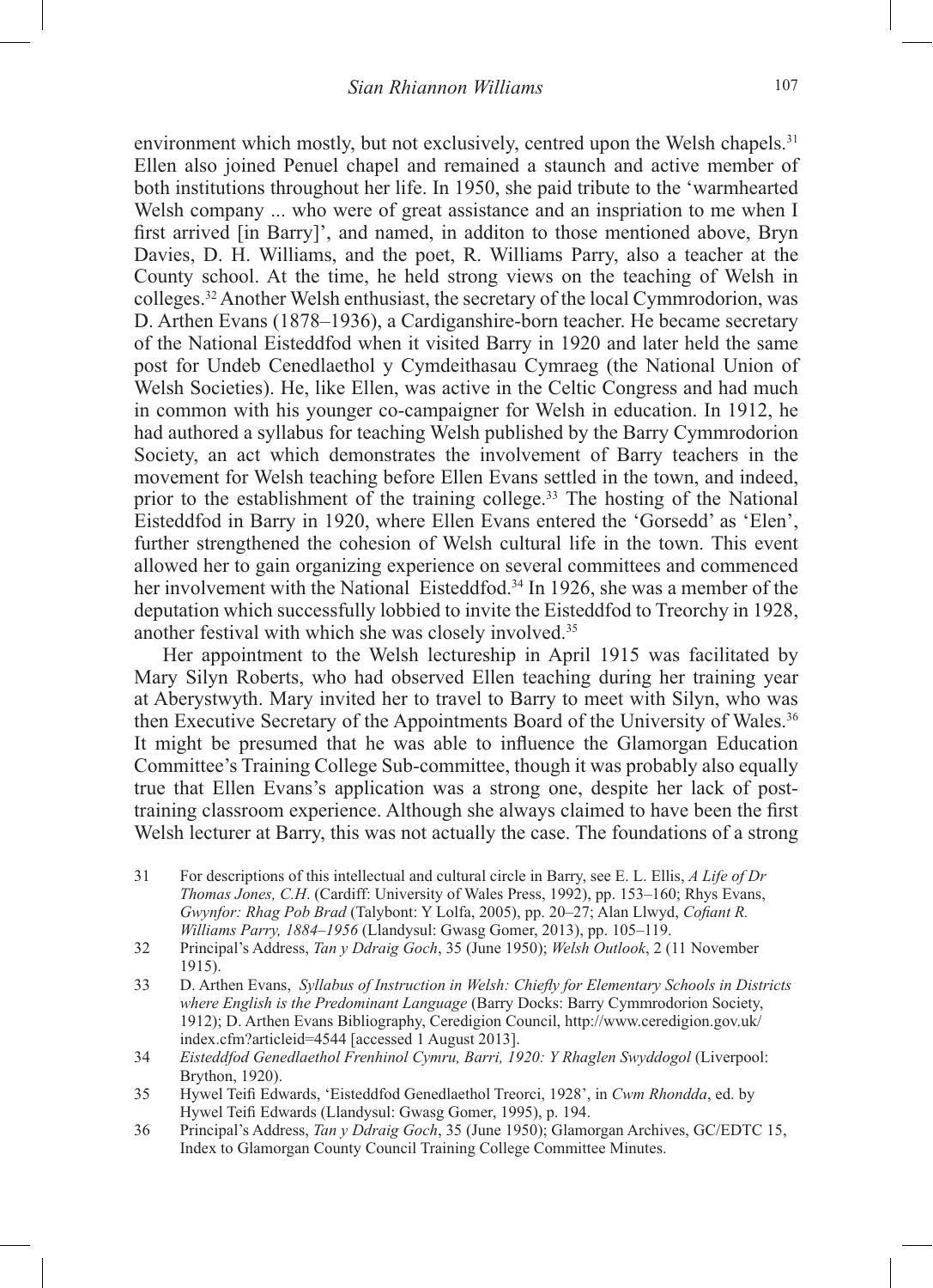Welsh department at the college had been laid by her predecessor, Gwladys A. Pierce of Bala, who resigned her post on marriage in 1915.37 However, Ellen Evans certainly consolidated and developed that work, and did so in no uncertain terms.

The lectureship gave her the opportunity to put her convictions into action. The firery young Welshwoman immediately set about 'cymricizing' the curriculum and promoting many Welsh extra-curricular activities. Great emphasis was placed on vocal work and drama, and the Welsh dimension became far more prominent in college life than it had been hitherto. When Ellen succeeded to the principalship in 1923 (a somewhat controversial appointment given her comparative youth and strong Welsh language focus), GTC Barry became the only training college in Wales where Welsh was taught to all students, regardless of their home language. The curriculum was differentiated on several levels, depending on the students' prior knowledge. The 'Beginners' course (dubbed 'baby Welsh') included learning simple phrases and songs which could be taught to young children.<sup>38</sup> In introducing these reforms and others, Ellen changed the emphasis and ethos of the college to give it a strong Welsh character. In later years, she paid tribute to her colleagues, Miss Philpott and Miss Litchfield, both Englishwomen, and other non-Welsh speaking staff for their longstanding support, but it was well known that those who had originally worked under the first principal, Miss Hilda Raw, a Yorkshirewoman, in a different cultural environment, did not share Miss Evans's enthusiasm for all things Welsh. She was, however, an extremely determined character, not known for her tolerance of dissent, so her views reigned supreme. She also had the support of the committee which managed the college.39

Her efforts at the college in these years were in tune with those of the national movement more widely. For instance, in the early 1920s, a small group of academics, teachers, and others, prompted by the spirit of post-war reconstruction and the urge to 'safeguard Welsh culture', formed Cylch Dewi (Dewi's Circle); one of their chief aims was to promote the use of Welsh in education. They published a short series of (unauthored) pamphlets between 1919 and 1925 which were drafted and jointly revised by members of the group.40 It is known that Ellen Evans contributed to the work of the circle in Cardiff, and the content of several of the pamphlets, for example, *Welsh Books for Children* and *Y Gymraeg yn yr Ysgolion* (Welsh in Schools) reflects her interests and views.41 Her friend Elizabeth (Mrs Griffith John Williams) was also an active member and this adds weight to the possibility that she was at least partly responsible for some of the writing.

*Y Gymraeg yn yr Ysgolion* refers to the 'forthcoming' book on the teaching of Welsh by Ellen Evans and, during this period, her knowledge of the subject was further developed through her personal study for a Master's degree, culminating in

<sup>37</sup> Glamorgan Archives, Glamorgan County Council, Report of Chief Education Official to Education Committee on Application for Appointment of Lecturer in Welsh Language and Literature, Training College Committee File 1, 1914; *Tan y Ddraig Goch*, 1 (1916).

<sup>38</sup> *Welsh in Education and Life*, Appendix IV, pp. 332–3: interviews and questionnaires.

<sup>39</sup> Principal's Address, *Tan y Ddraig Goch*, 24 (1939); 35 (1950); 32 (1951).

<sup>40</sup> R. T. Jenkins*, Edrych yn Ôl* (Dinbych: Clwb Llyfrau Cymraeg, 1968), pp. 251–252.

<sup>41</sup> Thomas, *The Memorial Address*; *Welsh Books for Children: Cylch Dewi Pamphlets, 2* (Cardiff: The Educational Publishing Co. Ltd., n.d.); *Y Gymraeg yn yr Ysgolion: Pamffledi Cylch Dewi 4*  (Cardiff: The Educational Publishing Co. Ltd., n.d.).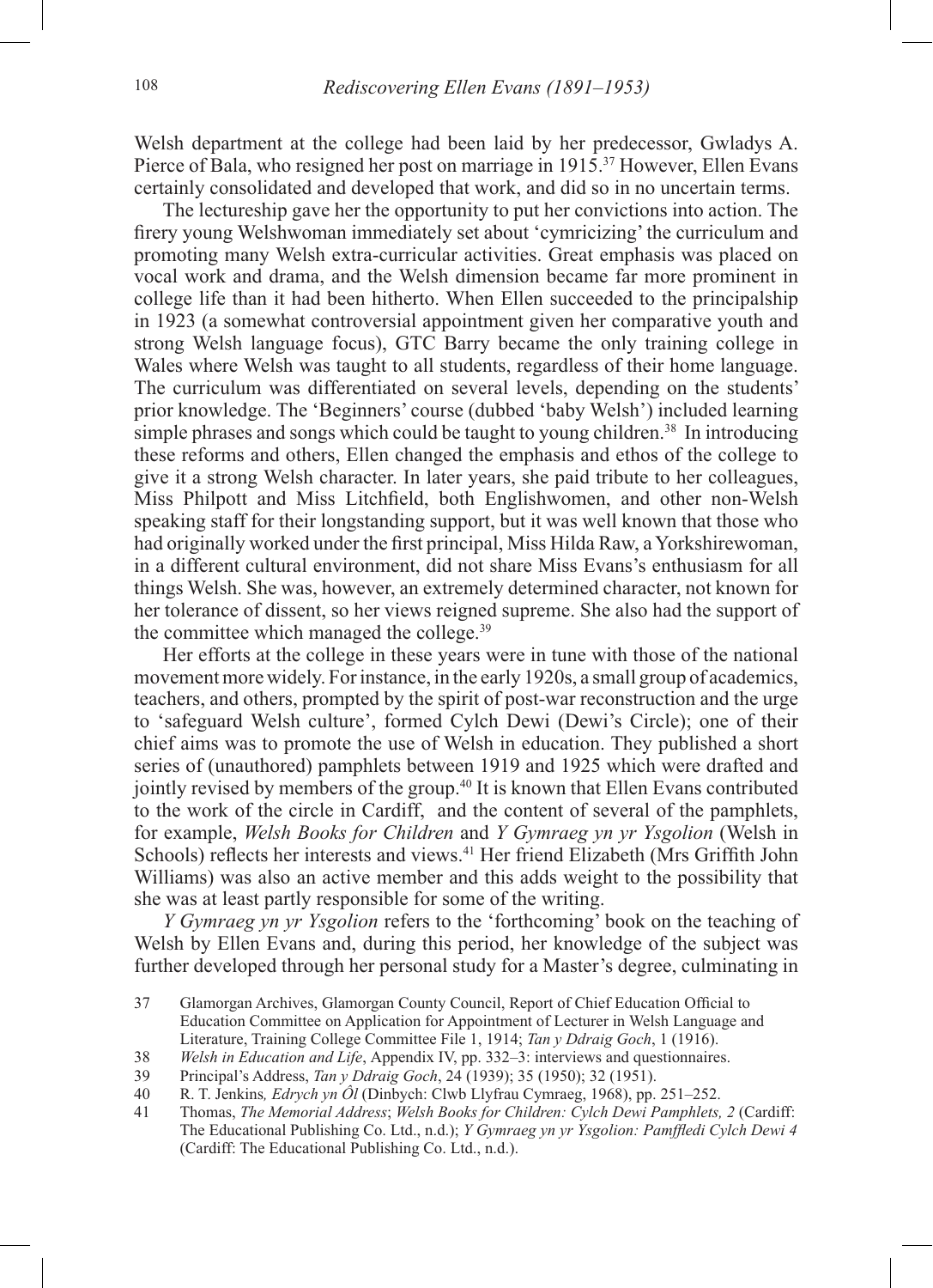a dissertation on bilingual teaching in Wales.42 The book was published in 1924 at a time when bilingualism was a contentious pedagogic and political issue, largely as a result of the research of the Aberystwyth teacher, D. J. Saer (1868–1928).43 In *The Teaching of Welsh* Ellen argued that a pupil's home language, whether Welsh or English, should be used as a medium of learning initially, and the second language introduced intensely via the Direct Method at a later stage. Despite being based on an academic thesis, the book is emotionally charged and, as one might expect, objectivity is not its hallmark, as evidenced by the dedication:

To my fellow teachers in whose hands lies the destiny of the Welsh language this book is dedicated, in the hope that they, through enthusiasm and continued effort, will hand on to the future generation the fair inheritance that is theirs.<sup>44</sup>

Her faith in the influence of teachers is clear, as is her belief in the centrality of the language to ensure the survival of the 'fair inheritance' of Wales for the future. This phrase (*yr etifeddiaeth lân*) was common in the national discourse of the time, referring to the moral, almost sacred dimension of the Welsh cultural heritage, transferred from one generation to the next through the medium of the language. Characteristically, the historical overview of the teaching of Welsh in Ellen's book refers to the appeal by Evan Jones ('Ieuan Gwynedd', 1820–52) in *Y Gymraes* (the first periodical for women in Wales) to the mothers of Wales to uphold this 'fair inheritance' by teaching Welsh to their children. Ieuan Gwynedd, defender of Welsh nonconformist women's morality in the English press at the time of the furore caused by the 1847 Education Report (the 'Blue Books'), was one of Ellen's heroes. *Y Gymraes* promoted the ideal Welshwoman: religious, morally pure, hardworking, a knowledgeable educator of her children who would transfer the language and its associated religious values to them; one who was duty-bound to keep the home 'pure' for the good of society.45 Ellen Evans's activities on behalf of the Welsh language can be viewed in the context of these ideas which defined women's role in nation-building in Wales. This provided an additional dimension to her cultural nationalism as a devotee of O.M. Edwards, and was an important part of her mission. After all, her students and the vast majority of Infant and Junior teachers were women; the best teachers in her eyes were those who held fast to these ideals, as she did.

*The Teaching of Welsh* was published at a time when considerable pressure was being placed on the Board of Education to set up a committee of inquiry in Wales to

- 44 Ellen Evans, *The Teaching of Welsh: An Investigation into the Problem of Bilingualism together with a Discussion of Schemes for the Teaching of Welsh* (Cardiff and London: The Educational Publishing Company Ltd., 1924).
- 45 See Sian Rhiannon Williams, 'The True Cymraes: Images of Women in Women's Nineteenth Century Welsh Periodicals', in *Our Mothers' Land*, ed. John, pp. 73–94.

<sup>42</sup> Ellen Evans, 'Bilingual Education in Wales with Special Reference to the Teaching of Welsh', unpublished MA dissertation, University College of Wales, Aberystwyth, 1924.

<sup>43</sup> W. Gareth Evans, 'Y Wladwriaeth Brydeinig'; T. I . Williams, 'Patriots and Citizens: Language, Identity and Education in a Liberal State: The Anglicisation of Pontypridd, 1818–1920', unpublished PhD thesis, University of Wales, Cardiff, 1989, pp. 243–8.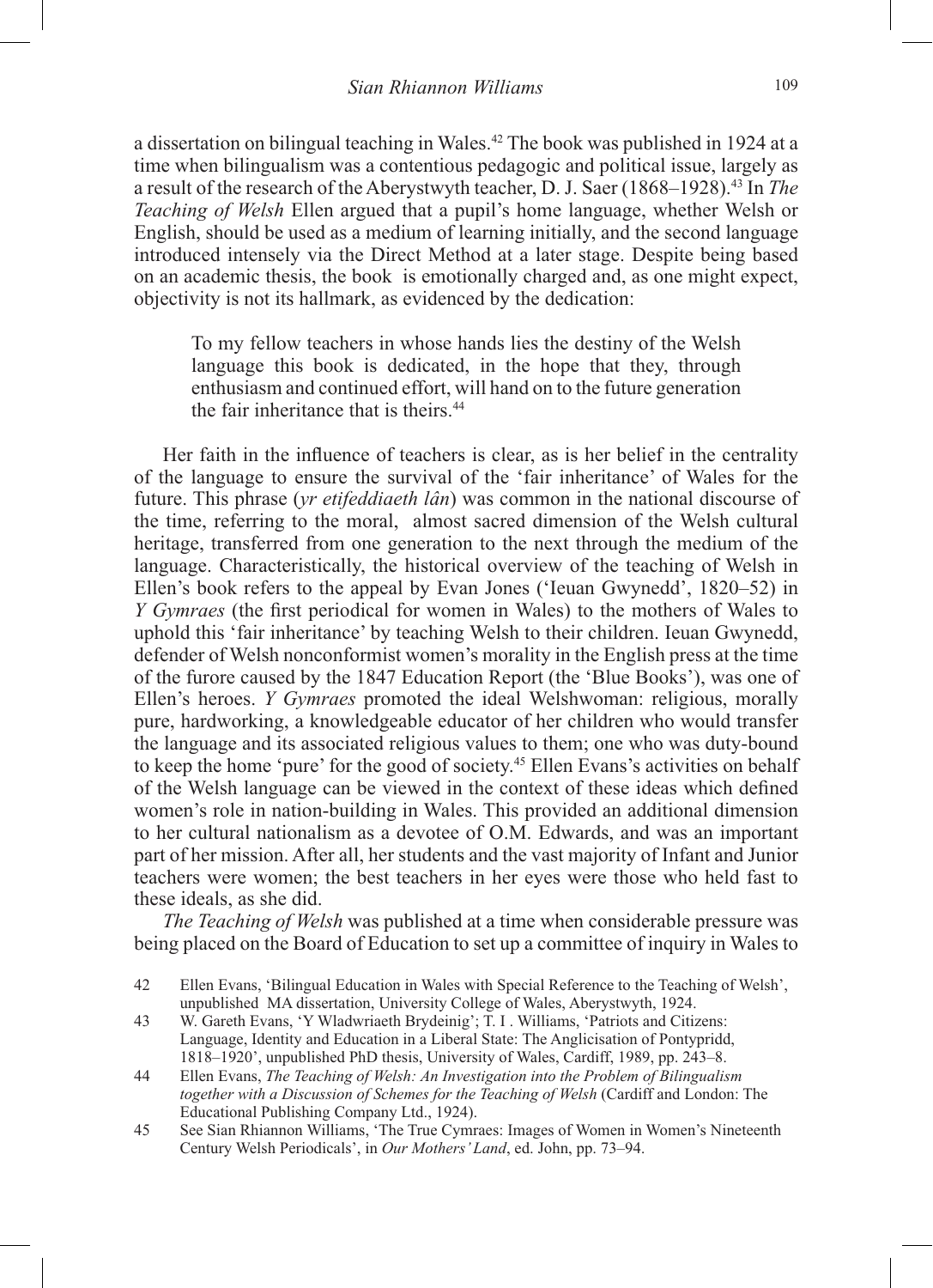report on the place of the Welsh language in education, a development which Ellen Evans strongly advocated.46 In her book she argued that, as a result of the Newbolt Report on teaching English (1921), England now understood the importance of skilled teaching of the home language, and that similar guidance was needed in Wales.<sup>47</sup> In 1925, the annual conference of Undeb Cenedlaethol y Cymdeithasau Cymraeg, held at GTC, Barry, urged the government to act, adding its voice to those of the University of Wales, the Central Welsh Board, and other bodies. Ellen Evans was one of the Union's staunchest supporters and, given her stance on the teaching of Welsh, it was unsurprising that when the Departmental Committee was set up in 1925 she became one of a carefully selected group of members.<sup>48</sup> Although this occurred at a comparatively early stage in her career, she would always consider it to be the pinnacle of her achievements and was particularly proud of her contribution to it as the sole woman member.<sup>49</sup>

The committee's report, published in 1927, draws on Ellen's research and has her imprint upon it; much of the evidence and several examples are drawn from schools under the management of the Glamorgan Education Committee and its training college. Its overall tone and recommendations are very much in accord with her views and priorities. It was not a particularly radical report, yet went too far for some. It was (and has been more recently) criticized for its propagandist stance and for leaning so heavily on the pro-Welsh lobby. Its recommendations were only partly carried out, for several reasons which are beyond the scope of this paper, but it lent official and intellectual support to Welsh teaching and firmly established Ellen Evans and her agenda on the national stage.<sup>50</sup>

Despite her elevated status on the Departmental Committee, Ellen was not too proud to tackle the shortcomings which the report had identified and she continued to produce resources for schools. Her *Llawlyfr i Athrawon* ('Handbook for Teachers') had been published in 1926 and *Cynllun Cymraeg* (a plan for the teaching of Welsh) in 1927. Both books supported the implementation of a new approach to the teaching of Welsh and influenced the official guidance published in 1929.<sup>51</sup> The annual conference of the Welsh teacher's union, Undeb Athrawon Cymru (UAC), hosted by Ellen Evans at the college in 1928 in the wake of the publication of the report, put pressure on the Board to act upon the recommendations. UAC had been formed to provide a voice for Welsh teachers on Welsh educational issues and to ensure that the language, literature, and music of Wales was prioritized in the curriculum. The Barry connection was strong: Ellen Evans took pride in the fact

- 46 W. Gareth Evans, 'Y Wladwriaeth Brydeinig', p. 338.
- 47 Ellen Evans, *The Teaching of Welsh*, p. 4.
- 48 Löffler, 'Mudiad yr Iaith Gymraeg', pp. 185–6.<br>49 Tan y Ddraig Goch. 35 (1950).
- 49 *Tan y Ddraig Goch*, 35 (1950).
- 50 *Welsh in Education and Life*; Sian Rhiannon Williams, 'Welsh for All', p. 43.
- 51 Ellen Evans, *Llawlyfr i Athrawon yn Cynnwys Cynllun Wersi i Blant Ysgol* (Wrecsam: Hughes a'i Fab, 1926); Ellen Evans, *Cynllun Cymraeg* (Wrecsam and Cardiff: Hughes a'i Fab, 1928); *Education in Wales: Suggestions for the Consideration of Education Authorities and Teachers: Awgrymiadau at Ystyriaeth Awdurdodau Addysg ac Athrawon (Memorandum 1)* (London: Welsh Department Board of Education, 1929). Ellen Evans had already published a collection of Welsh legends and nursery rhymes, *Y Mabinogion i'r Plant*, 4 vols. (Wrexham and Cardiff: Educational Publishing Co., 1929) and *Hwiangerddi Rhiannon* (Wrecsam: Hughes a'i Fab, 1926).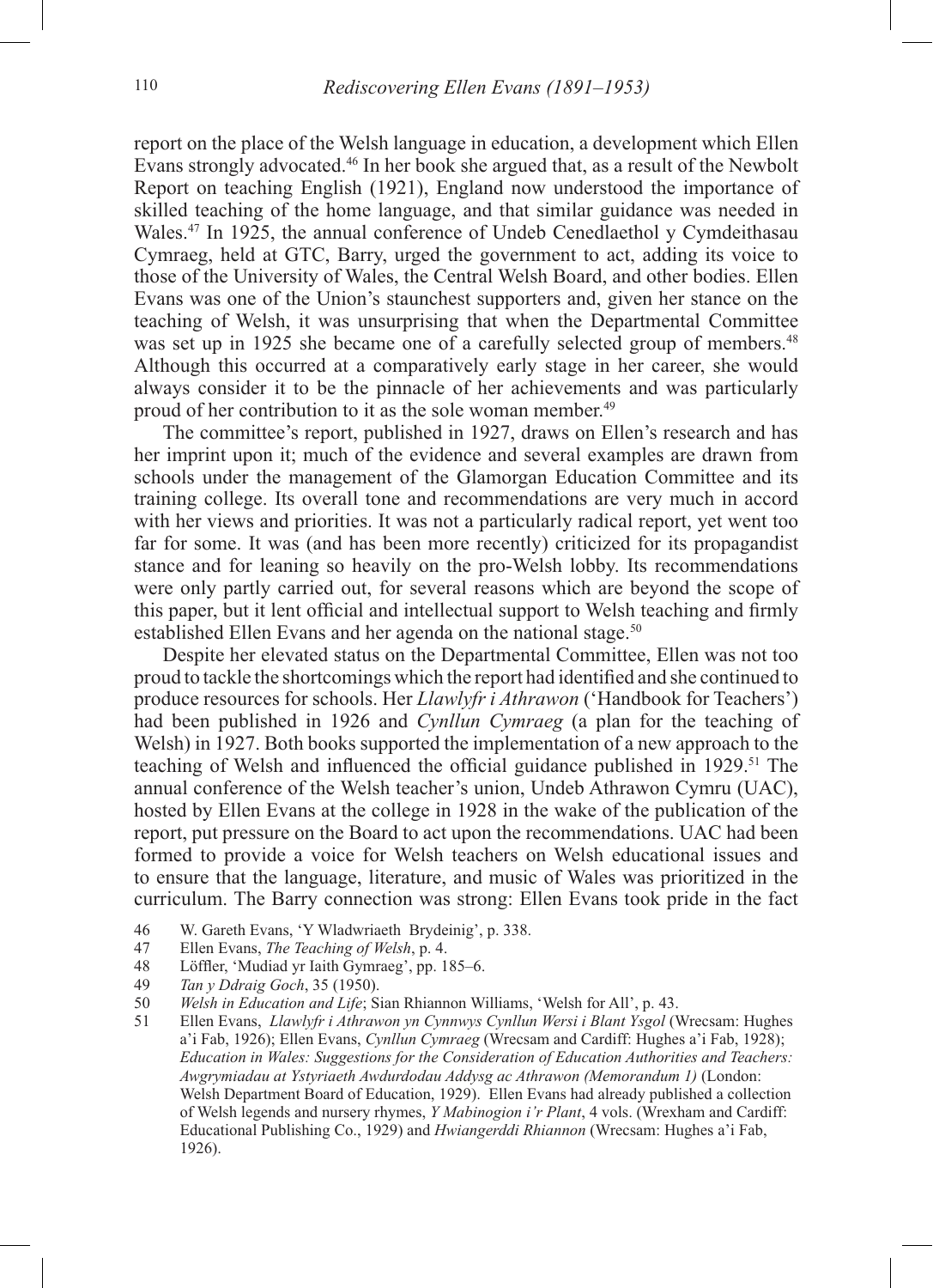that it was in Barry in 1925 that the idea of a Welsh teachers' union was first mooted; the editorial board of the union's journal, *Yr Athro,* included Cassie Davies, Ellen's successor as Welsh lecturer, and many Barry teachers were active in it.<sup>52</sup> The principal saw the union as an important force to carry out the recommendations of *Welsh in Education and Life*, as the report itself stated.

The UAC conference was one of several events Ellen either organized personally or was closely involved with in order to promote the report's findings, and Marion Löffler comments on the extrordinary energy and enthusiasm with which Ellen approached the task of driving forward its recommendations.<sup>53</sup> She organized meetings in various parts of Wales, including at Harlech at a meeting of Plaid Genedlaethol Cymru (the National Party of Wales) on the occasion of the opening of Coleg Harlech in 1927, and at Tonypandy in 1928.<sup>54</sup>

The publication of the report also gave Ellen the opportunity of linking her interest in child development and nursery education with her longstanding desire to try to halt the abandonment of Welsh by Welsh-speaking families in the industrial districts by establishing Welsh playgroups for pre-school children. Although her work on behalf of the nursery school movement was partly driven by her vision of saving the Welsh language, it was not the only inspiration for action. She had met Margaret McMillan at the 'New Ideals' conference in 1923 and was invited to the Deptford Camp School in 1927, the first of many visits until Margaret's death in 1931.55 Margaret visited Barry and addressed the students in 1929 when the South Wales section of the Nursery School Association was established under Ellen Evans's chairmanship.56 Ellen's work in this role requires further research, but it is clear that she actively supported the nursery schools established in 1929–30 with the assistance of the Society of Friends in Dowlais and in Ynyscynon, Rhondda (located close to the hospital where Ellen's sister was matron). She organized visits for students (which included tea at the hospital!) in the years which followed and campaigned for more nurseries to teach through the medium of Welsh. Her one great disappointment as principal was the failure to build a nursery school on the college campus due to a lack of funding, despite the project having been approved by the governing body in 1931.<sup>57</sup>

Although Ellen delighted in the various experiments in bilingual teaching which took place in some Glamorganshire schools in the 1920s and early 1930s, overall the high hopes she had in 1927 did not materialize in the years of economic depression and war which followed. She was deeply saddened by the lack of progress in education and the continuing decline of the language, especially in the Rhondda valleys which experienced large-scale out-migration. Like other Welsh-speaking, chapel-going patriotic women, she was concerned at the decline in 'traditional Welsh' moral values which, for her, went hand in hand with the loss

- 52 *Yr Athro*, 4 July 1928; Principal's Address, *Tan y Ddraig Goch*, 20 (1935).
- 53 Löffler, 'Mudiad yr Iaith Gymraeg', p. 186.
- Ibid.; Gareth Evans, 'Y Wladwriaeth Brydeinig', p. 341.
- 55 Evans was proud of her friendship with Margaret McMillan and claimed to have deputized for the Duchess of York at the opening ceremony of McMillan House in 1936. Ten years later, she was nominated chairman of the McMillan Fund in Wales. See *Tan y Ddraig Goch,* 33 (1948).
- 56 *Tan y Ddraig Goch*, 14 (1929).
- 57 *Y Ddraig Goch*, 7.11 (1933), p. 3.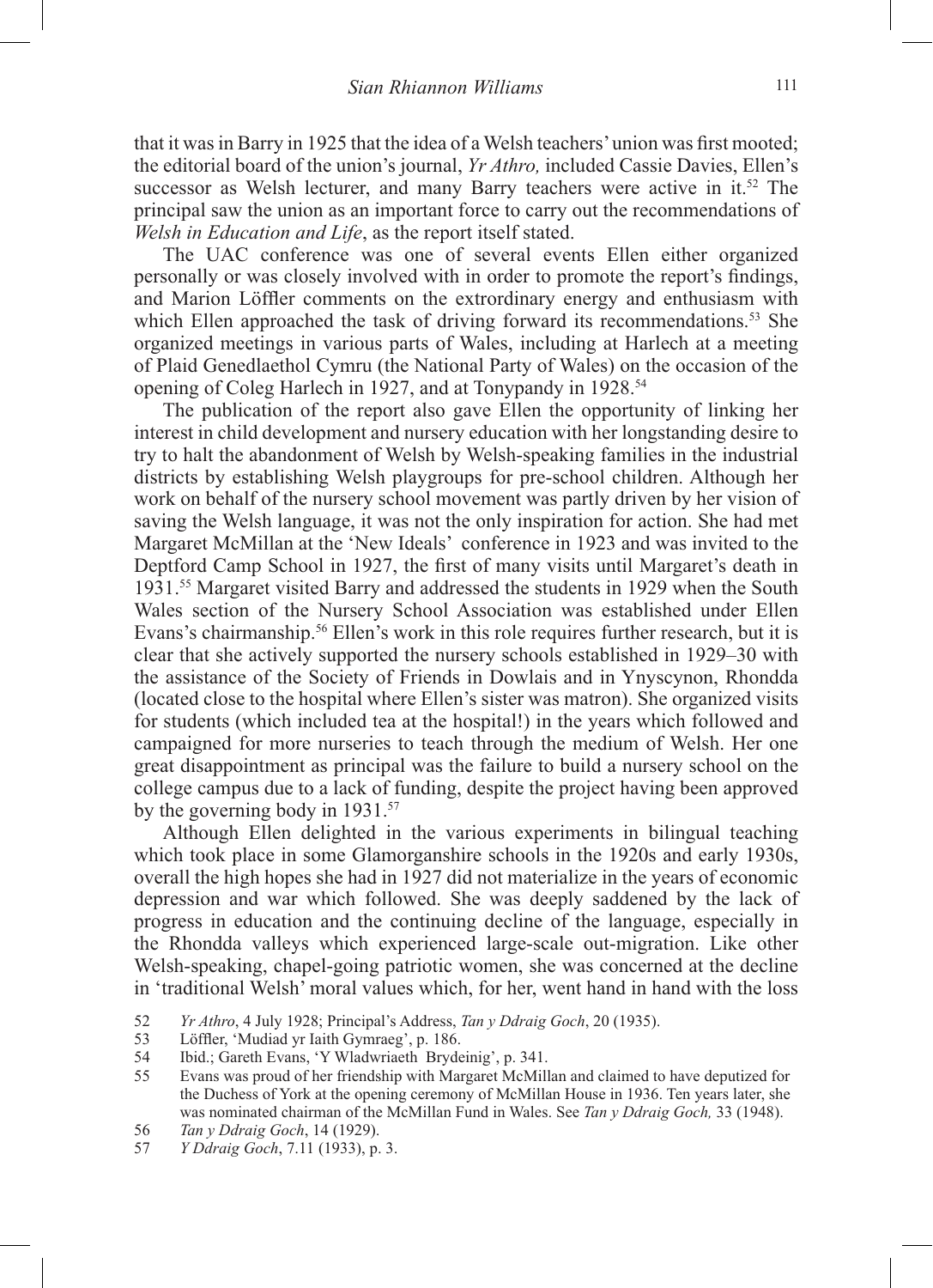of Welsh. There is some evidence that she was involved with Cymdeithas Mamau a Merched Cymru ('Society for the Mothers and Women of Wales'), established by a small group of women in 1920 (in the wake of centenary celebrations of the birth of Ieuan Gwynedd) to promote the teaching of the Welsh language and of religious values to children by mothers at home.<sup>58</sup> Given the importance she placed in her writing and lectures on the centrality of 'the hearth' (*yr aelwyd*) and on the role of mothers in safeguarding the future of Welsh, Ellen's views were in tune with those of the Society, as shown in her address to students on the occasion of the centenary of Ieuan Gwynedd's death in 1952.59 By the late 1930s, the Society's main focus was fundraising in aid of the Cardiff Royal Infirmary, an effort which she also supported.<sup>60</sup>

Another concern of Ellen's from the mid-1920s onwards was the out-migration to England of teachers who had been trained to teach Welsh.<sup>61</sup> She steadfastly adhered to the strong Welsh ethos at Barry despite recruiting a higher proportion of students from English-speaking homes. She was particularly pleased when, in the 1950s, the regulations for admission were relaxed and she was able to recruit young women from Cardiganshire and Carmarthenshire, a development which gave the Welsh life of the college a timely boost, since a recent inspection report had revealed a decline in the number of students studying Welsh.<sup>62</sup> Her pro-Welsh stance made the college unattractive to some potential students but was seen as a positive feature by others.

The First World War had made Ellen Evans a committed pacifist, so having to face another war in 1939 was particularly difficult for the principal who had promoted the League of Nations Society so ardently among her students. She regularly invited leaders of the Peace Movement in Wales, such as George M. Ll. Davies and Gwilym Davies, to address the college branch. During the 1930s, after many years of fundraising, a long-planned project, the 'Quiet Room' (*Yr Hedd-dŷ* or 'House of Peace'), a chapel-like building, separate from the main college, was completed. She had it furnished with Brynmawr furniture, made by unemployed workers under the auspices of a work creation project run by the Society of Friends, whose pacifism and social initiatives she passionately supported. This oasis for reading and reflection also housed a valuable collection of books printed at Gregynog, where Ellen's friend Dora Herbert Jones, an occasional visitor to the college, was based. The Quiet Room was symbolic of her hopes for world peace. In a typically forward-looking message in 1940, she urged her students to reject 'the futility of hate' and to look beyond the present situation:

58 Interview with Miss Norah Isaac, Carmarthen, March 2001; personal letter from Judge Dewi Watkin Powell, 24 May 2007. For information on the society, see Mari A. Williams, 'Y Ferch a'r Gymraeg yng Nghymoedd Diwydiannol De Cymru, 1914–45', in *Eu Hiaith a Gadwant*, ed. Jenkins and Williams, pp. 157–9.

- 60 Interview with Miss Norah Isaac; personal letter from Judge Dewi Watkin Powell.
- 61 Sian Rhiannon Williams, 'Teacher Supply and the Wales-England Border, 1922–1950: A Gendered Perspective', in *Gendering Border Studies* ed. by J. Aaron, H. Altink and C. Weedon (Cardiff: University of Wales Press, 2010) p. 99.
- 62 Glamorganshire Archives, E Coll B B38, *Report by HM Inspectors on Glamorgan Training College, Barry, 1948–9* (1950).

<sup>59</sup> *Tan y Ddraig Goch*, 37 (1952).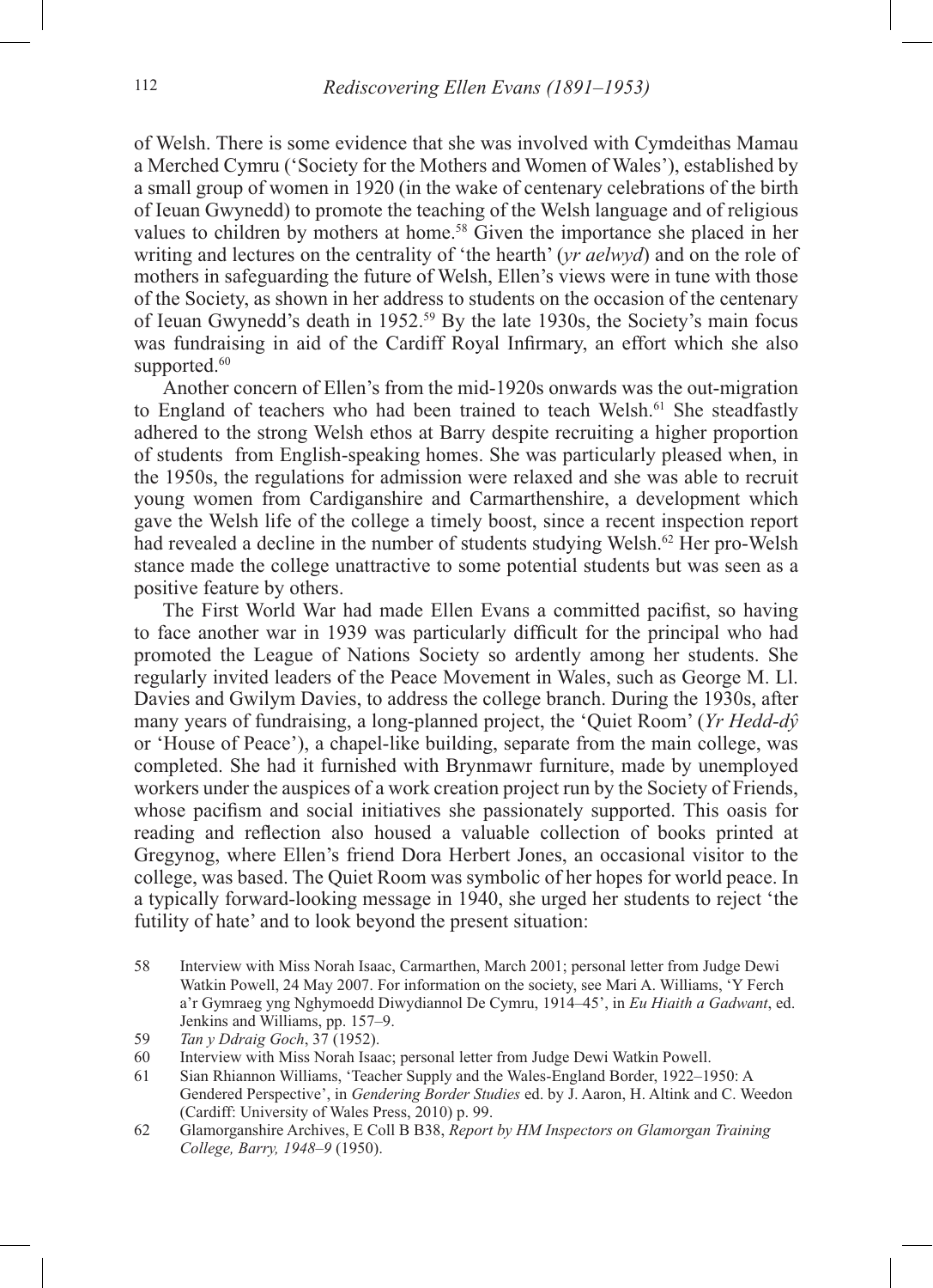We as teachers are builders of the future and for this reason we must turn away from despair and refuse to become enveloped in darkness.<sup>63</sup>

One ray of light which shone for her during the Second World War was the success of the first Welsh-medium school, established in Aberystwyth under the auspices of Urdd Gobaith Cymru. She had worked closely with Ifan ab Owen Edwards in the Urdd movement for many years, and, in 1939, at his invitation, she joined other prominent figures in the national movement, including Saunders Lewis and Ambrose Bebb, as a member of Pwyllgor Diogelu Diwylliant Cymru ('Committee for the Protection of the Culture of Wales'). The arrival of evacuees from England had started to affect the language of the classroom in the school attended by the sons of the Urdd's founder; consequently, an independent school teaching entirely through the medium of Welsh was set up. Miss Evans provided the school with its first teacher, an able former student and favourite of hers, Norah Isaac, who had been working for the Urdd. Miss Isaac subsequently returned to Barry to lecture in Welsh, and, with the principal herself, played no small part in helping to establish the first Welsh-medium schools in south-east Wales, including a nursery school in Maesteg in 1947 and a school in Barry in the early 1950s.<sup>64</sup>

Although the majority of Barry-trained teachers, much to their principal's disappointment, had to cross the border to gain their first post due to a lack of jobs in Wales, several former students taught in the first generation of Welsh-medium schools. The creation of separate schools had not been the intended outcome of the future of bilingual education as envisaged by Ellen Evans and others in the 1920s, but the author of *The Teaching of Welsh* seems to have embraced the new movement enthusiastically. It is noteworthy that it was none other than Ben Bowen Thomas, in his capacity as permanaent secretary of the Welsh Department of the Board of Education, who was largely responsible for facilitating the operation of Butler's Education Act in Wales and for securing a place for the Welsh language in the new post-war system, which included Welsh medium schools.<sup>65</sup>

There were other aspects of post-war life which were not welcomed by Miss Evans. Her failure to adjust to changing social attitudes to gender relationships and even to post-war prices are proverbial. Very little changed with regard to college rules and regulations during her long reign as principal. Ironically, in 1944, she gave evidence to the McNair Committee on Teachers and Youth Leaders which advocated the modernization of training colleges, but students at GTC continued to be disciplined for minor transgressions. It is true to say that she did not command unforced respect from all staff and students, and for some of my informants she

64 Interview with Miss Norah Isaac; Elen Lloyd Roberts, 'Mudiad Ysgolion Meithrin', in *Addysg Gymraeg, Addysg Gymreig* ed. by Gareth Ff. Roberts and Cen Williams (Bangor: University of Wales Bangor, 2003), p. 116; *Addysg Gymraeg y Barri: Welsh Education in Barry, 1952–92* (Barry: St. Ffransis Parent Teacher Association, 1992), p. 1.

65 Elwyn Davies and Goronwy Daniel, 'Sir Ben Bowen Thomas 1899–1977: Anerchiad Coffa: Memorial Address', *Transactions of the Honourable Society of Cymmrodorion* (1978), 42–7.

<sup>63</sup> *Tan y Ddraig Goch*, 25 (1940).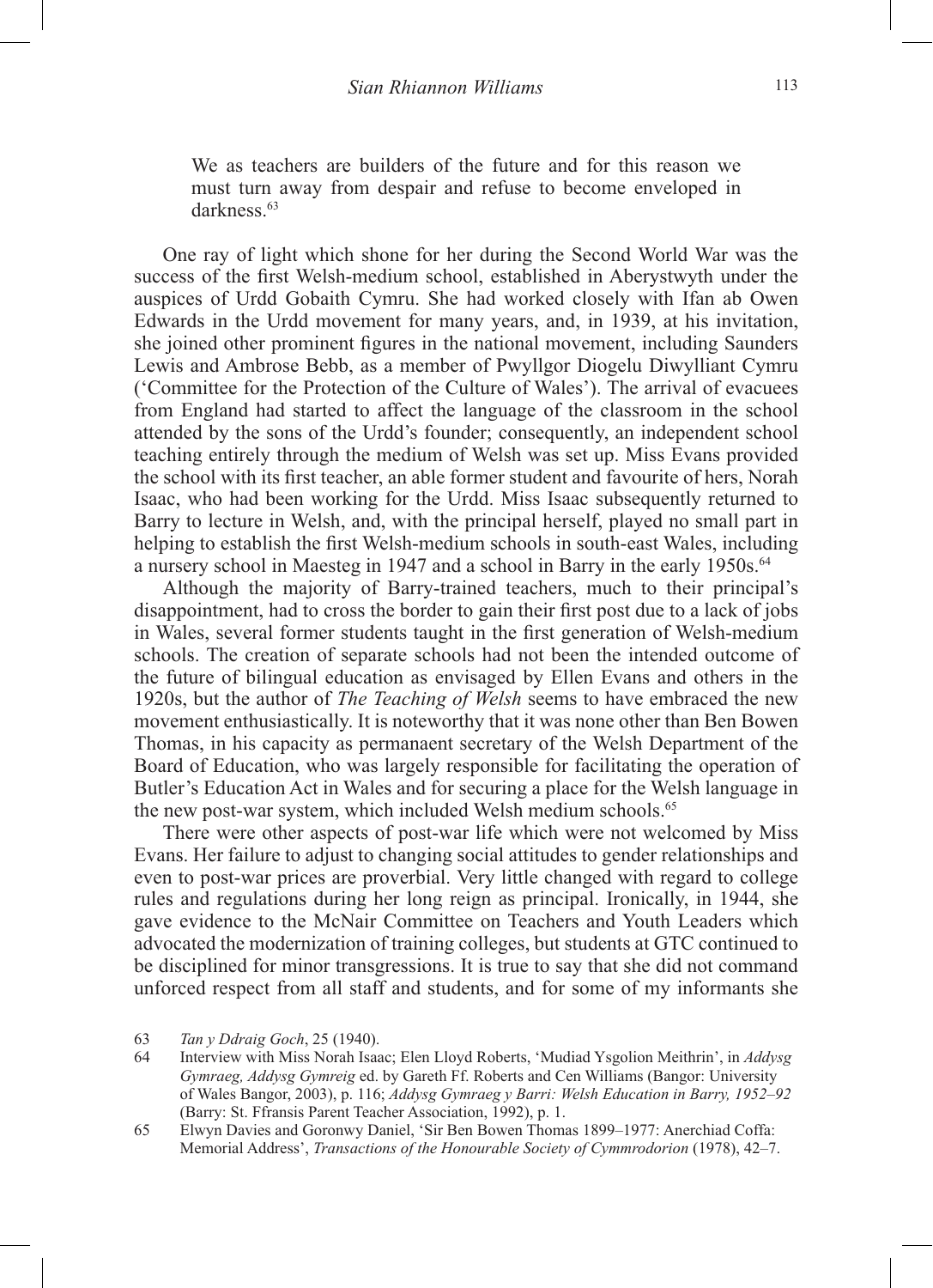became a figure of ridicule. One of her best-known sayings in her weekly Ethics Class was, 'Nice girls don't wear pink!' Yet, though her world view was outdated by the 1950s, many continued to admire her energy and determination and to acknowledge the debt they owed her.<sup>66</sup>

There are several aspects of Ellen Evans's life and work which require further research, not least her personal and family life and also her politics. There is no evidence at present that she joined a political party, though it is likely that her political views, moulded by 'Cymru Fydd' Liberalism, were influenced by both Fabian socialism and Welsh nationalism. Her links with Mary and Silyn Roberts and the politician E. T. John (campaigner for a Welsh parliament, who moved from Liberal to Labour) and her admiration of Margaret McMillan and Ellen Wilkinson MP, point towards possible support for Labour. She was also close to several prominent figures in Plaid Genedlaethol Cymru, including Cassie Davies, lecturer in Welsh at the college. That Party's summer schools were attended by Miss Davies and some of her students and reported in the college magazine. If Ellen was in favour of separatism, her nationalism was compatible with acceptance of the British honour of CBE, of which she was very proud.

Neither is there evidence that she ever joined a women's suffrage group, although her friendship with Annie Gwen Jones, an active campaigner for the vote, would suggest that she supported the movement's aims. More detailed investigation is also needed into the contribution made by Ellen Evans to the various boards and committees on which she served and the societies to which she belonged, as well as a more detailed assessment of her role as principal of a women's college.

In her first written address to the staff and students as principal, Ellen Evans set out her vision for the future:

I feel that the college should play a very important part in the life of Wales; it should turn out women who, in a true sense, are nationalists, women who know that the words of Mazzini are true, 'the only road to internationalism lies through nationalism' and that the only way in which Wales can contribute to the life of the world is through looking back at the past of Wales, grasping the best of its traditions and inspirations and applying them to the problems of today, so as to make Cymru Fydd [the Wales of the future] indeed a good place for children to live in.67

Prior to her final illness, Ellen referred her audience of students and staff back to this original objective and reminded them how, under her leadership, the college had, in her view, made an important contribution to Welsh life.<sup>68</sup> It can be said that she did not deviate from this aim throughout her years in the post, even though the linguistic and social context in Wales was changing rapidly.

For almost forty years, Ellen Evans made the most of her position as principal and the contacts she had made to further the aspirations she held for 'her' college

66 Questionnaires and interviews.

67 *Tan y Ddraig Goch*, 9 (1924).

68 *Tan y Ddraig Goch*, 35 (1950).